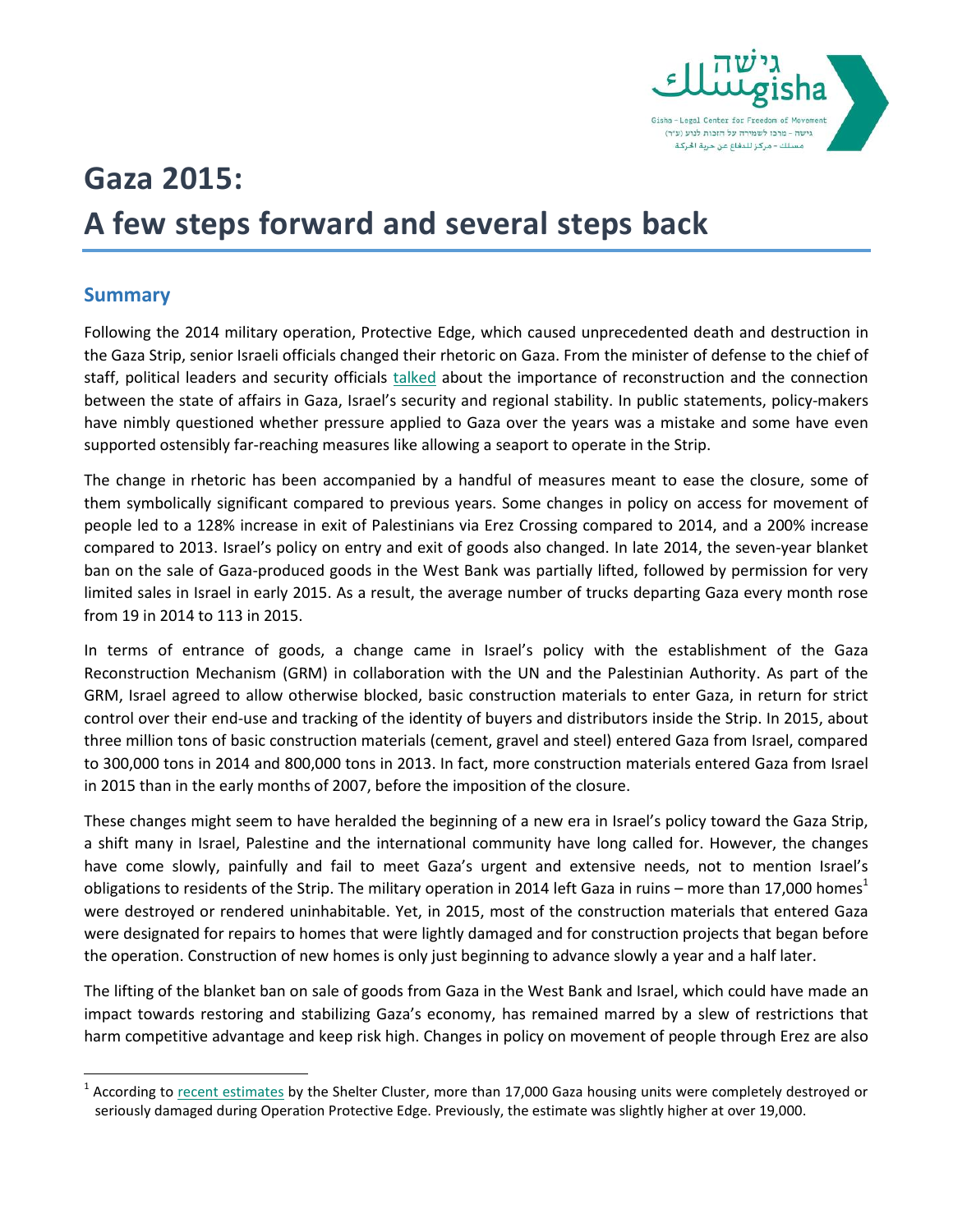far from meeting the needs of Gaza's residents, especially given the fact that Rafah Crossing into Egypt remained closed for all but 32 days last year. In the past, some 40,000 entries and exits through Rafah Crossing were recorded **every month**. In 2015, throughout the entire year, **a total of 14,458 exits** were recorded at Rafah, or in other words, less than the monthly average of prior years.

Moreover, more than half of the exits recorded at Erez were those of traders with longer-term permits who exit and enter Gaza several times a month, thus providing the semblance of a significant increase while it remains true that the vast majority of residents of Gaza do not qualify for permits and have no way of traveling.

Despite both urgent needs and a broad consensus on the necessity of easing access restrictions, in some cases, Israel's actions in 2015 made matters worse. In recent months, traders reported increasing difficulties in travel via Erez. Permit holders were called for interrogations and sometimes denied exit and sent back to Gaza. The criteria for exit for medical patients and their companions were also narrowed. In addition, inputs for industry remained blocked. For example, while Israel ostensibly allows Gaza-made furniture to be sold in its territory, the ban on the entrance of wood planks more than one-centimeter-thick and five-centimeters-wide into Gaza has all but wiped out what was left of Gaza's furniture industry.

Figures and statistics alone can't present the full picture and context for the situation on the ground is sorely needed. While Israeli officials tout the increase in the number of exits through Erez, the majority of Gaza residents, whose median age is lower than 18, know they will not be able to travel for academic studies, work, professional training, or reuniting with family. The increase in the number of trucks departing from Gaza is rather dramatic compared to previous years, but is still just a fraction of the potential, compared to past economic activity, and has failed to make a significant dent in alarming unemployment rates  $-38.4\%$  in the last [quarter of 2015, more than 50% among young people.](http://gisha.org/updates/5002) The sense of inertia with regard to access policy, Gaza's floundering economy, and crumbling infrastructure augment a feeling of hopelessness that many cite as indication that the next eruption in violence is only a matter of time.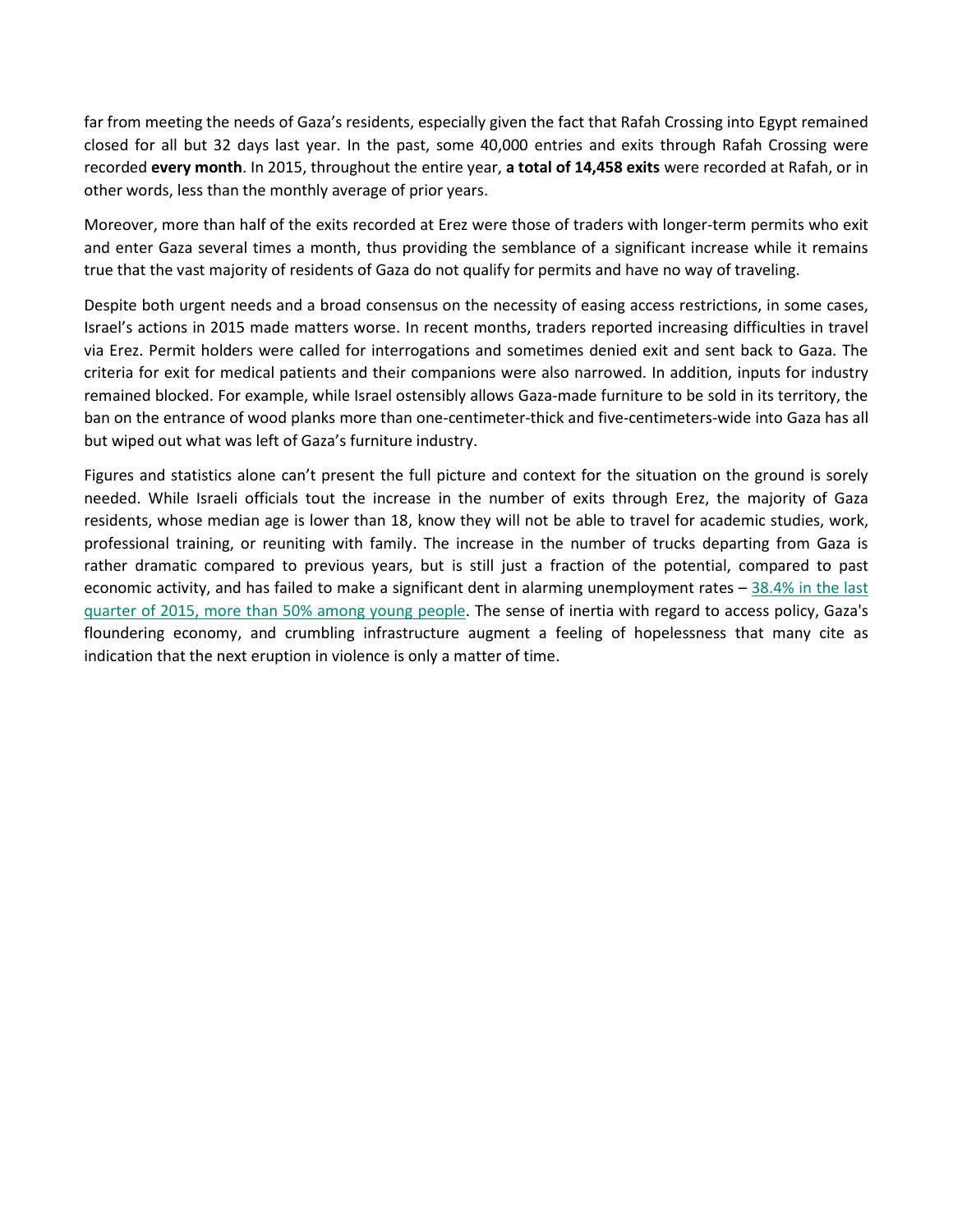## **Travel of people**

**The increase in the number of exits through Erez Crossing, which is controlled by Israel, falls far short of compensating for the closure of Rafah Crossing, controlled by Egypt, and remains a miniscule fraction of past activity at the crossing. The criteria for travel through Erez have scarcely changed, and in some cases, were restricted further**

Over the course of 2015, a monthly average of 14,276 exits by Palestinians via Erez Crossing was recorded, representing a 128% increase compared to the monthly average in 2014 (6,270 exits) and almost 200% compared to 2013 (4,766 exits).

At the same time, the average number of exits via Erez remains extremely low; the increase observed over the course of 2015 can be attributed to a low base for comparison through the years of closure. A better comparison might be to 2000, before the Second Intifada broke out, when about 26,000 laborers alone crossed via Erez **daily**. This amounts to more than 500,000 exits per month, 35 times the monthly average in 2015.

The increase in travel via Erez fails to compensate for the ongoing closure of Rafah Crossing, which, in the past, was Gaza's main gateway abroad. Until mid-2013, about 20,000 exits were recorded at the crossing every month. In 2015, however, the average number of exits per month was only 1,205, and the crossing was operational for only 32 days (of those days, only on 25 was exit from Gaza possible). As a result, many Palestinians living in Gaza could not travel abroad for conferences, professional training, academic studies or reuniting with family. Those abroad were also prevented from returning home. At the same time, the average number of exits through Erez Crossing to Allenby Bridge (and from there to other countries via Jordan) stood at only 121 per month.



## **Erez Crossing: Monthly exits by individuals 2004-2015**

In 2015, the average monthly number of exits via Erez Crossing was 14,276. However, 56% of the exits were by merchants, and the quota for merchant permits stands at 5,000 only. (Figures for 2004-2009 kindly provided by UNOCHA)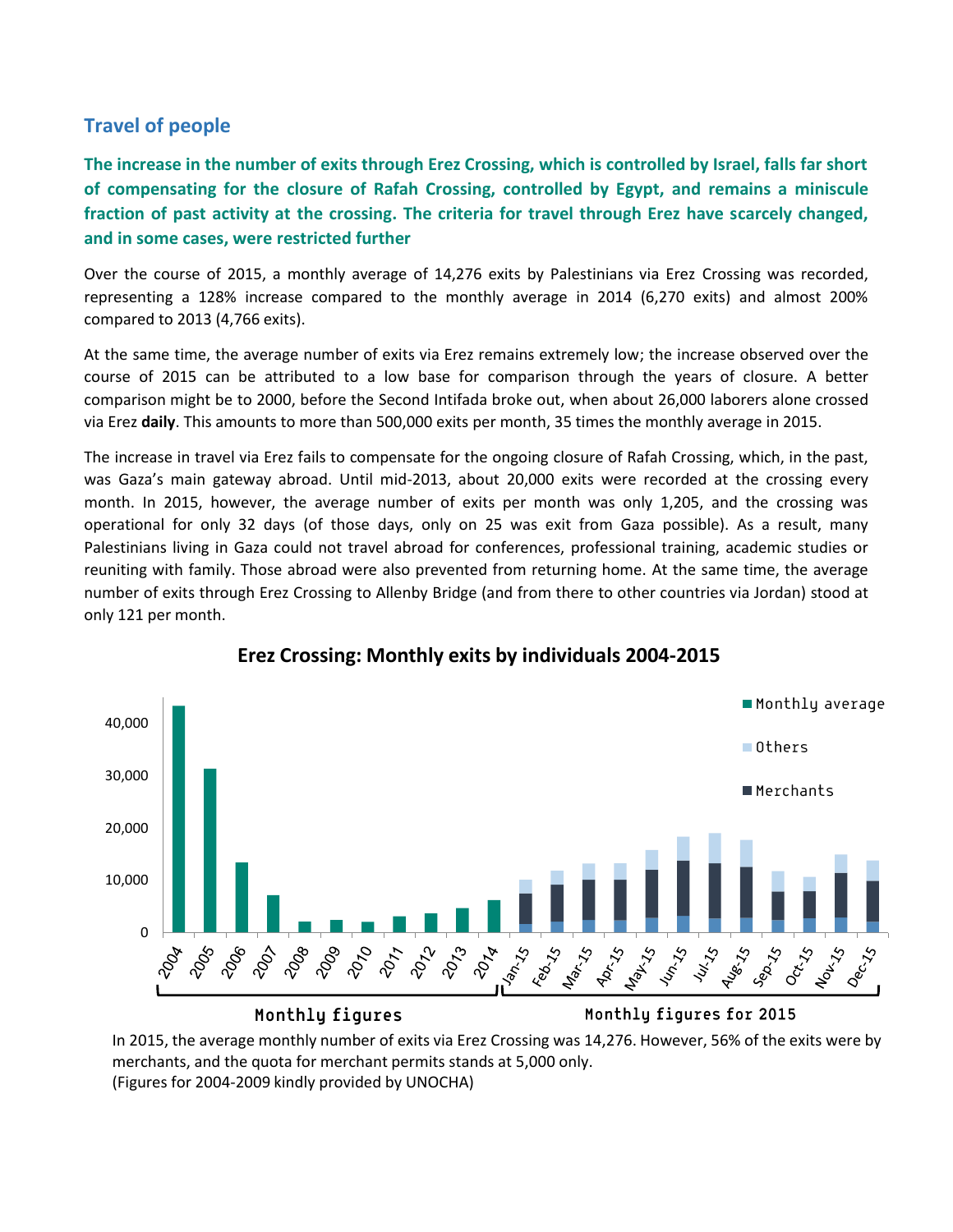## **Exit categories**

#### **Traders**

The main reason for the increase in the number of exits of Palestinians via Erez is the increase in travel of traders. In 2014, the monthly average number of exits by traders at the crossing was only 2,606, compared to 7,963 in 2015, making for a 205% increase. Since trader permits are subject to a 5,000 person quota, we can say that 56% of the total number of exits via Erez were made by no more than 5,000 Palestinian residents, who entered and exited the Strip several times

each month.

#### **Medical patients and their companions**

About 18% of the total number of exits via Erez Crossing in 2015 were made by medical patients and their companions, or an average of 2,581 exits per month, an 18% increase compared to 2014. We note that in the last month of 2015, the number of exits by medical patients and their companions dropped by about 28% compared to November, most likely due to additional restrictions imposed [on the exit](http://gisha.org/updates/4754)  of [medical patients and their companions.](http://gisha.org/updates/4754)

#### **Others**

 $\overline{\phantom{a}}$ 

Of the total number of exits by Palestinians through Erez Crossing, 26%, or 3,732 per month on average, were made under the category of "others". This category includes exits by individuals traveling for Friday prayers at al-Aqsa Mosque in Jerusalem (a weekly quota applicable to people aged 60 and over), $2$  family visits (permitted only in exceptional humanitarian circumstances), visits to prisoners (organized by the International Committee of the Red Cross) and travel by top Palestinian officials. This category showed a 153% increase compared to

# **Does increased activity at Erez compensate for the closure of Rafah Crossing? A look at travel abroad**



In the first half of 2013, some 20,000 exits from Gaza to Egypt via Rafah Crossing were recorded every month. The monthly average of exits abroad via Erez Crossing and Allenby Bridge was only 121 in 2015.

2014, when the monthly average stood at 1,474 exits only.

Most of the exits under the "other" category, about 64%, were marked as travel for "other purposes to the West Bank and Israel". This category includes family visits in exceptional humanitarian cases. About 25% of the total number of exits were made by worshippers and about 7% by relatives of prisoners.

 $^2$  In March 2016, the age criteria for worshipper permits was lowered to age 50.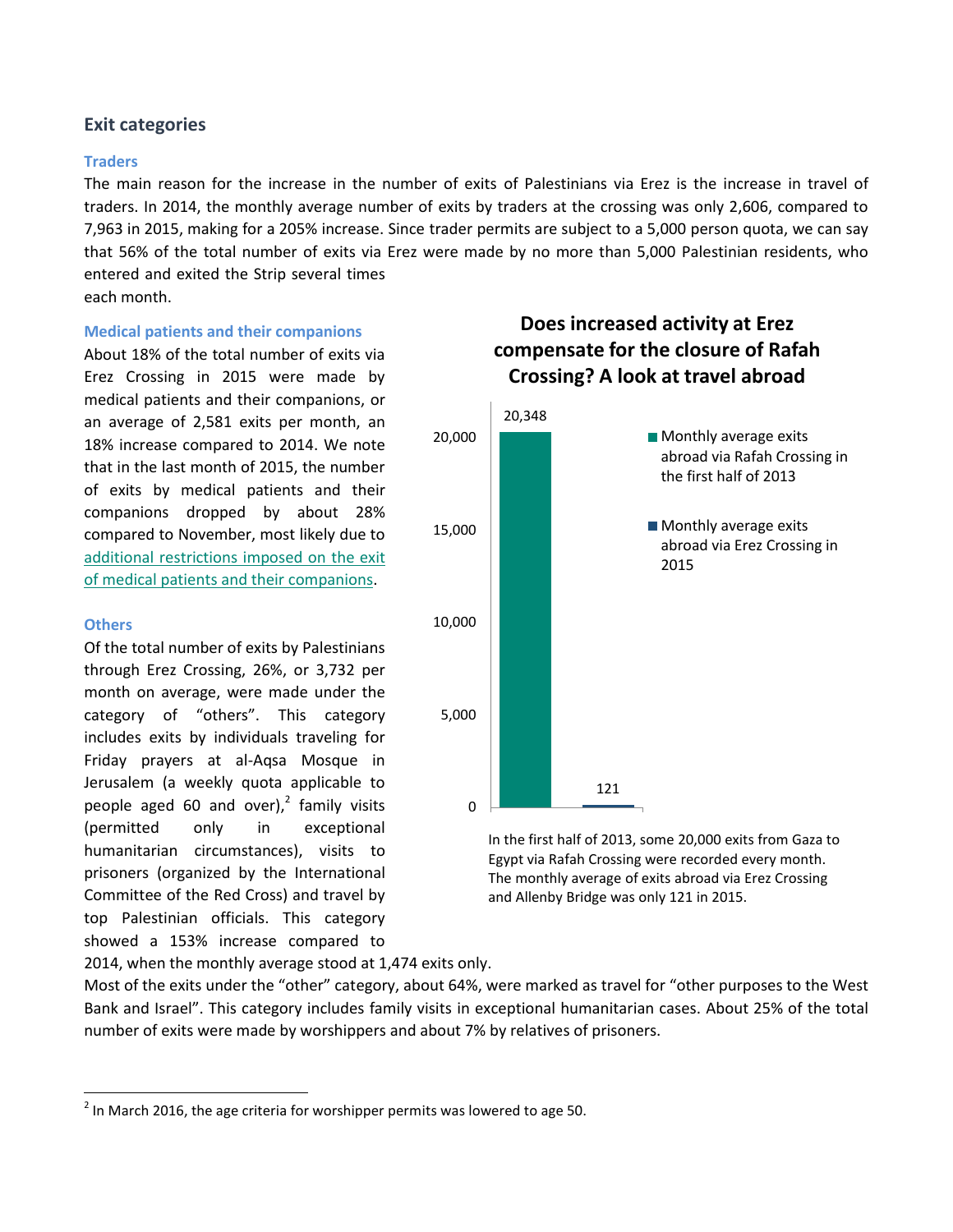#### **Students**

Given severe restrictions on travel via Rafah Crossing, in the second half of 2015, Israel established a mechanism with the Palestinian Authority to allow some students from the Gaza Strip to exit through Erez for travel via Jordan to academic institutions abroad. Although the Palestinian Civil Affairs Committee says it submitted more than ten lists including the names of hundreds of students to the Israeli authorities, only 295 students traveled from Gaza in 2015 through this mechanism, on ten different occasions, mostly with no correlation to the dates of the academic year.

The fact that only a small number of students have been able to exit Gaza is the result of several factors: delays in sending applications on the part of the Palestinian Civil Affairs Committee, delays in responses from the Israeli side and difficulties obtaining a transit visa from the Jordanian authorities. In addition, Palestinian sources told Gisha that beginning in November 2015, permit-holding students have been required to undergo security interviews by Israeli officials at the crossing and some of them had their permits revoked in the process and were sent back to Gaza.

Gaza students have been barred from studying in the West Bank since 2000. The policy remained unchanged in 2015.



the monthly average number of exits by laborers through the crossing in 2000. (Figures for 2004-2009 kindly provided by UNOCHA)

#### **Medical patients and companions**

In November, Israel imposed additional restrictions on exit by medical patients and their companions. Israel further restricted the types of illnesses for which treatment can be sought outside the Strip, making it difficult for kidney patients and individuals with ophthalmic, neurological and orthopedic conditions to receive exit permits in order to receive treatment. The Palestinian Civil Affairs Committee says Israeli officials have claimed that the restrictions were imposed because in the past, patients in these categories were "late to return" to the Gaza Strip.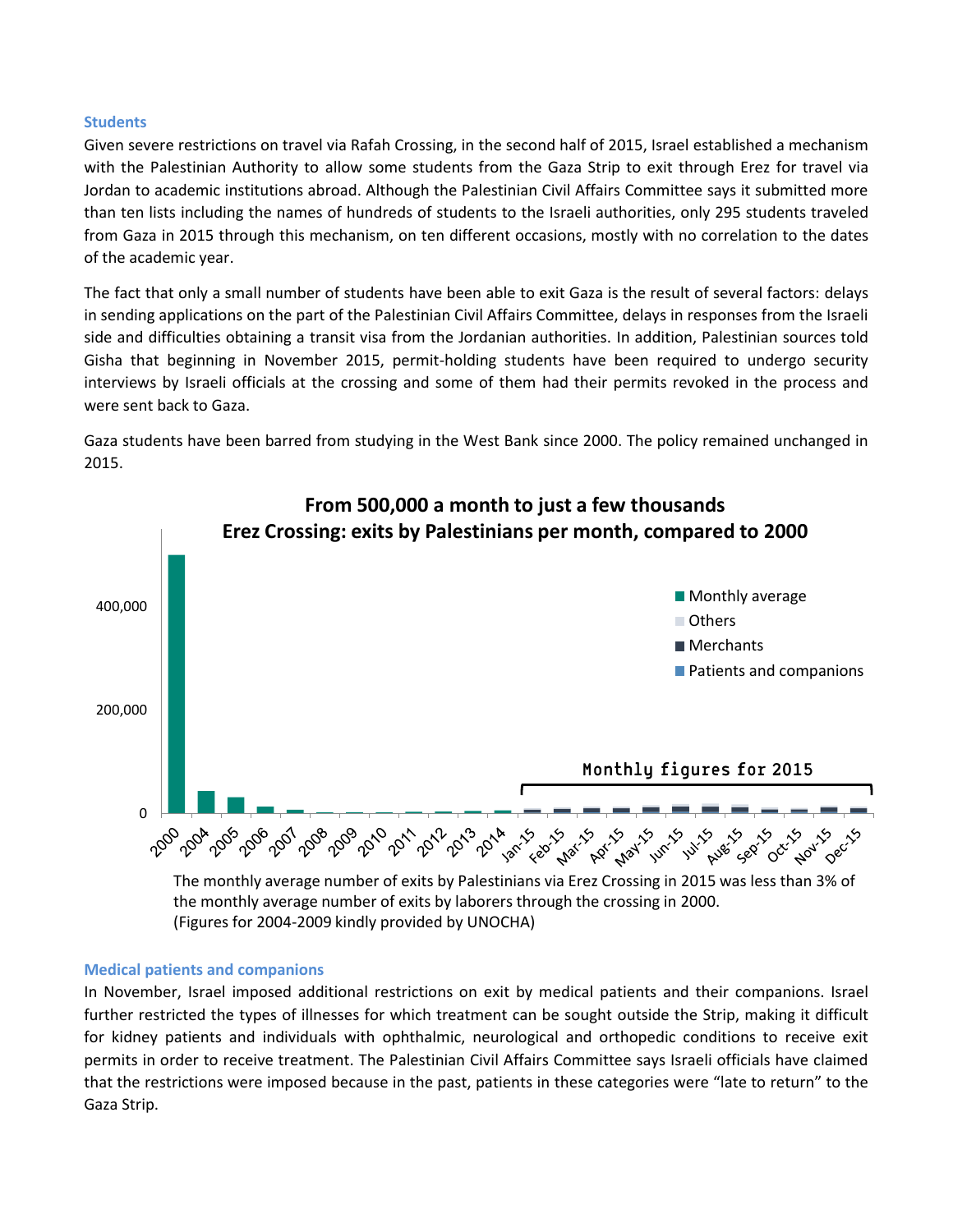Also, Israel determined that companions younger than age 55 would be being required to undergo additional security screening, beyond the routine screenings that already take place for each person seeking a permit. According to Palestinian officials, the additional screening process is so lengthy that it effectively serves as a ban on companions younger than age 55. Medical patients in need of urgent treatment aren't able to wait for the approval of their companion's permit and thus are essentially compelled to find someone older to travel with them. Gisha [noted with concern](http://gisha.org/updates/4754) that given that parents of young children are unlikely to be over 55, the policy change compels children to enter for medical treatment accompanied by someone other than their parents. With Gaza's population being very young, only 6% of the population are over 55, thus making it difficult for people to identify a companion able to travel to assist them during their treatment.

#### *[Further reading](http://gisha.org/updates/4754)*

#### **Palestinian citizens of Israel**

At the end of July, the Coordinator of Government Activities in the Territories (COGAT) announced a "temporary ban" on entry into Gaza by Palestinian citizens of Israel, who were already restricted from entering the Strip other than in exceptional humanitarian circumstances. The "temporary" policy has been in place for at least nine months and impacts the following groups of people: those who previously would have been able to visit firstdegree relatives in exceptional humanitarian circumstances; staff of international organizations who entered the Strip as part of their work, and; Palestinian citizens of Israel who live permanently in the Gaza Strip with their spouses who are Gaza residents (what is known as "divided families"). As part of the implementation of the new policy, Israel prevented Israeli members of divided families who were visiting Israel from returning to the Strip. COGAT retreated from the full ban for a time, following pressure, including casework and advocacy by [Gisha.](http://gisha.org/press/4505) However, later in the year restrictions were again applied and fewer people able to travel. The policy is applied inconsistently and with little to no transparency.

The number of entries by Palestinian citizens of Israel into the Gaza Strip dropped by 72% in August 2015, compared to July, and remained low throughout the second half of 2015. In the five months prior to the announcement of the new restrictions on entry into Gaza by Palestinian citizens of Israel, the monthly average of entries was 337. In the following five months, the monthly average decreased to just 138 entries, a drop of approximately 60%.

#### *[Further reading](http://gisha.org/updates/4679)*

#### **"Security interviews" at Erez Crossing**

In the last few months of 2015, Gisha noted an increase in the number of permit holders being called in for "security interviews" or interrogations by Israeli officials at Erez Crossing. The Palestinian Civil Affairs Committee staged a strike for several days toward the end of the year to protest the fact that so many traders were being called in for security interviews. Some of them were even veteran traders who have been doing business with Israeli companies for years and are required, [according to Israel](http://gisha.org/UserFiles/File/LegalDocuments/kit/kit_en_4.pdf)'s criteria, to have financial dealings higher than two million shekels per year. In some cases, traders permits were revoked and in other cases permits were issued, noting that this was despite a "security preclusion". Gisha [has protested](http://gisha.org/he/legal/8375/) to the authorities that this practice violates accepted norms for issuing permits.

The number of medical patients and companions, as well as students, who are called in for security interviews has also risen, even when they have exit permits. In some cases, the exit permit is revoked following the security interview or if a person declines to attend the interrogation.

*[Further reading](http://www.haaretz.com/israel-news/.premium-1.700384) (in* Haaretz*) and [here](http://gisha.org/legal/4677) for Gisha's activities on the matter.*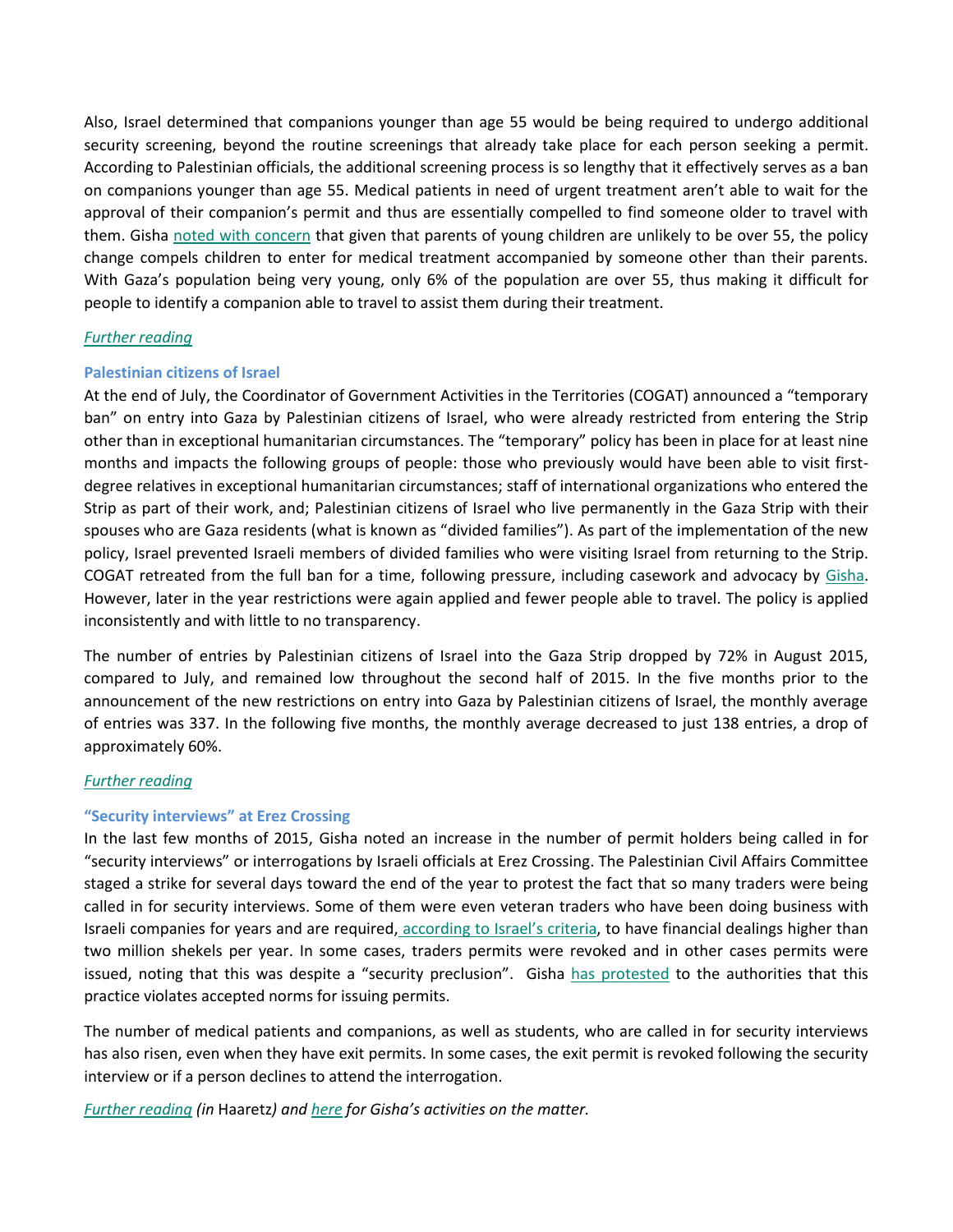## **Travel through Rafah Crossing**

## **Rafah Crossing, between Gaza and Egypt was closed for 333 days throughout 2015, blocking travel into and out of Gaza**

Rafah Crossing operated for only 32 days throughout 2015, and only on 25 of those days was travel from Gaza to Egypt made possible (other days were for return to Gaza only). In 2014, the crossing operated for 156 days, on 144 of which travel from Gaza to Egypt was possible.

The monthly average number of crossings through Rafah was only 2,396 in 2015, a drop of approximately 70% compared to the monthly average in 2014 (8,119) and a 90% drop compared to the monthly average in 2013 (25,147).

Particularly because of Israel's closure of Gaza and severe restrictions on transit abroad, Rafah Crossing is of vital importance to Gaza's residents. The crossing, though it doesn't meet need for travel between the parts of the Palestinian territory, has served as Gaza's main gateway abroad for years. During the first half of 2013, an average of 20,348 exits were recorded at Rafah *every month*, which is more than the total number of exits throughout *the entirety* of 2015: only 14,458. Prior to severe restrictions in mid-2013, the crossing operated daily and a monthly average of 40,816 entries and exits were recorded.

Since the second half of 2013, Egypt began scaling down activity at Rafah. On the days the crossing operates, only people belonging to certain approved categories can exit – medical patients with referrals to Egyptian hospitals, students studying abroad, foreign passport and residency holders and at pre-determined times also pilgrims traveling to Saudi Arabia.

## **Movement of goods**

## **Entry of goods into Gaza via Kerem Shalom Crossing**

**While Israel allowed entry of construction materials through an internationally supervised mechanism, this delayed reconstruction and rendered it more costly to a population in tremendous need. Israel added more items to the list of "dual use" materials restricted for entrance to Gaza, including wood planks**

#### **Construction materials**

Until Operation Protective Edge, Israel allowed construction materials to enter Gaza only for approved projects managed by international organizations, with rare exception, claiming that construction materials could be used for military purposes. However, after more than 17,000 homes were destroyed or rendered uninhabitable and more than 100,000 additional homes and infrastructure damaged during the 2014 military operation, Israel decided to change its policy and allow the monitored entry of construction materials for reconstruction in Gaza.

To this end, the Gaza Reconstruction Mechanism (GRM), a UN supervised mechanism agreed upon by Israel and the Palestinian Authority was put into place to coordinate the entry of construction materials into Gaza. The GRM allows Israel to pre-approve and monitor participants at all stages of planning and implementation, including suppliers, contractors and beneficiaries. International construction projects in Gaza required Israeli preapproval and monitoring even before the GRM.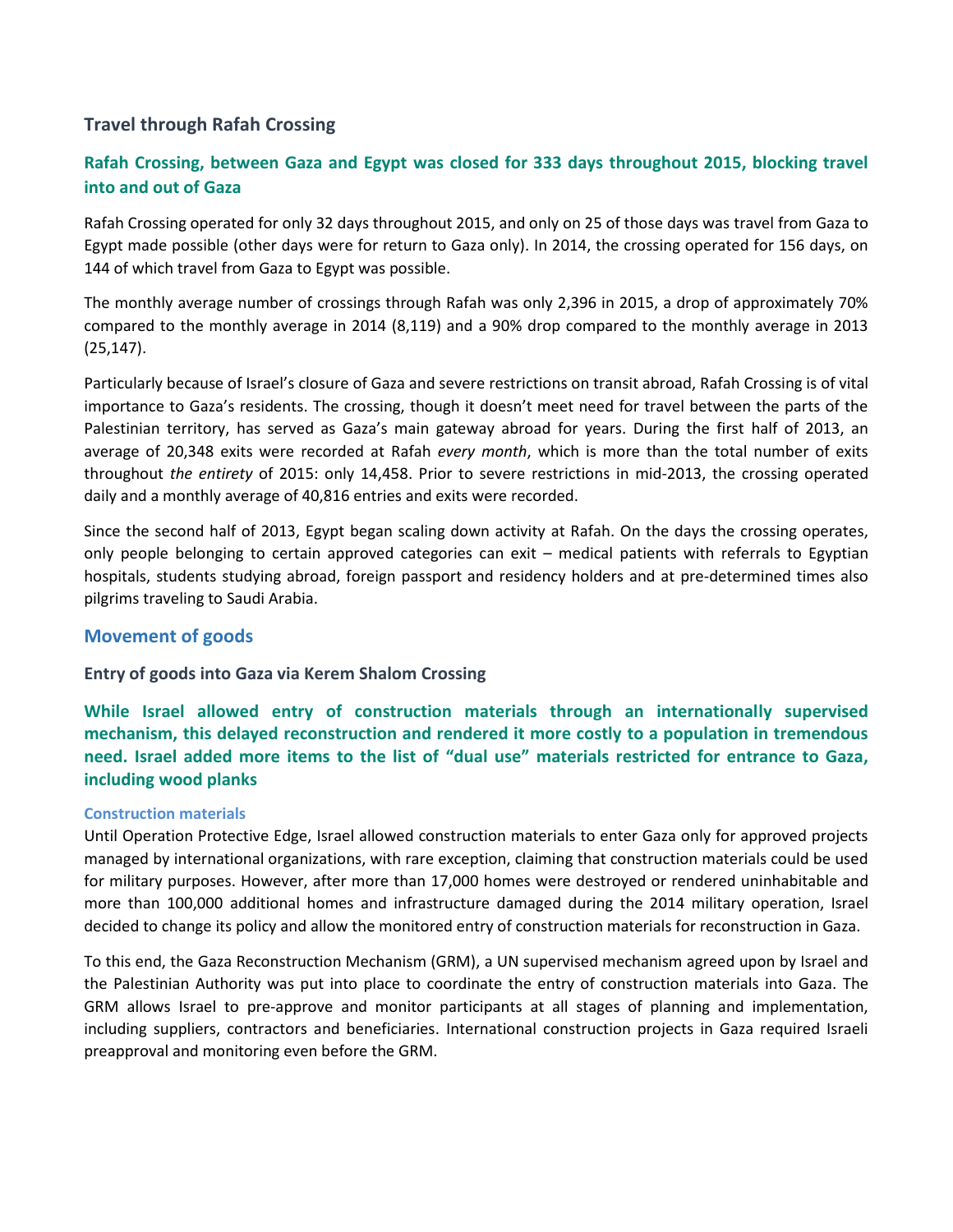As a result of the GRM and the need for construction materials to repair vast damage in the Strip, 2015 saw a spike in the number of trucks entering Gaza through Kerem Shalom. An average of 7,836 truckloads of goods entered Gaza every month, compared to 3,966 in the previous year, an almost 100% increase.<sup>3</sup> However, the average number of trucks entering Kerem Shalom every month carrying non-construction related goods was 3,611, compared to 3,483 in 2014 – only a minor increase.

In the 16 months that passed since the end of Operation Protective Edge from September 2014 to the end of 2015, 3,255,184 tons of construction materials entered Gaza via Kerem Shalom, about 14% of the overall need for construction materials in the Strip, estimated at 23 million tons. These needs include cumulative need from natural growth

## **Construction materials: 2015 vs. need**



The overall need for construction materials in Gaza includes damage caused during Operation Protective Edge and cumulative shortage that resulted from years of restrictions on construction materials and damage caused in previous military operations.

during the years that construction materials were less available as well as due to damage from past military operations. A January 2014 [estimate](http://gisha.org/publication/3339) put the Gaza housing shortage at 75,000 housing units.

One major reason for the slow progress on reconstruction was the GRM itself and disagreements about the formula to be used for entrance of construction materials for destroyed homes. In its first few months of its operation, the GRM allowed for the entry of construction materials only for homes that were lightly to moderately damaged. In the following months, a significant percentage of the construction materials that entered Gaza were for international projects started prior to the military operation. To illustrate, according to a [Shelter Cluster report](http://shelterpalestine.org/Upload/Doc/53f7d857-a6bc-4cf1-b5bd-90d72a6ed66b.pdf) from December 2015, over the course of 2015, only **three housing units** out of the 11,000 units that were completely destroyed during Operation Protective Edge were fully rebuilt. It is worth noting, however, that work on rebuilding housing units damaged in the operation began in 2015 and in January 2016, it was announced that 326 of the units destroyed during Operation Protective Edge had been rebuilt and that 1,844 of some 6,800 housing units that were rendered uninhabitable had been fully repaired.

#### *[Further reading on the GRM](http://features.gisha.org/wheres-the-housing-boom/)*

 $\overline{\phantom{a}}$ 

#### **Restrictions on the entrance of "dual-use" goods into the Gaza Strip**

In 2015, Israel expanded the list of "[dual-use](http://gisha.org/UserFiles/File/LegalDocuments/procedures/merchandise/170.pdf)" items and materials restricted from entering the Gaza Strip. Limitations were put into place on the entrance of castor oil, uninterrupted power supply (UPS) components, batteries, wood and other items.

 $3$  This figure excludes trucks carrying fuel.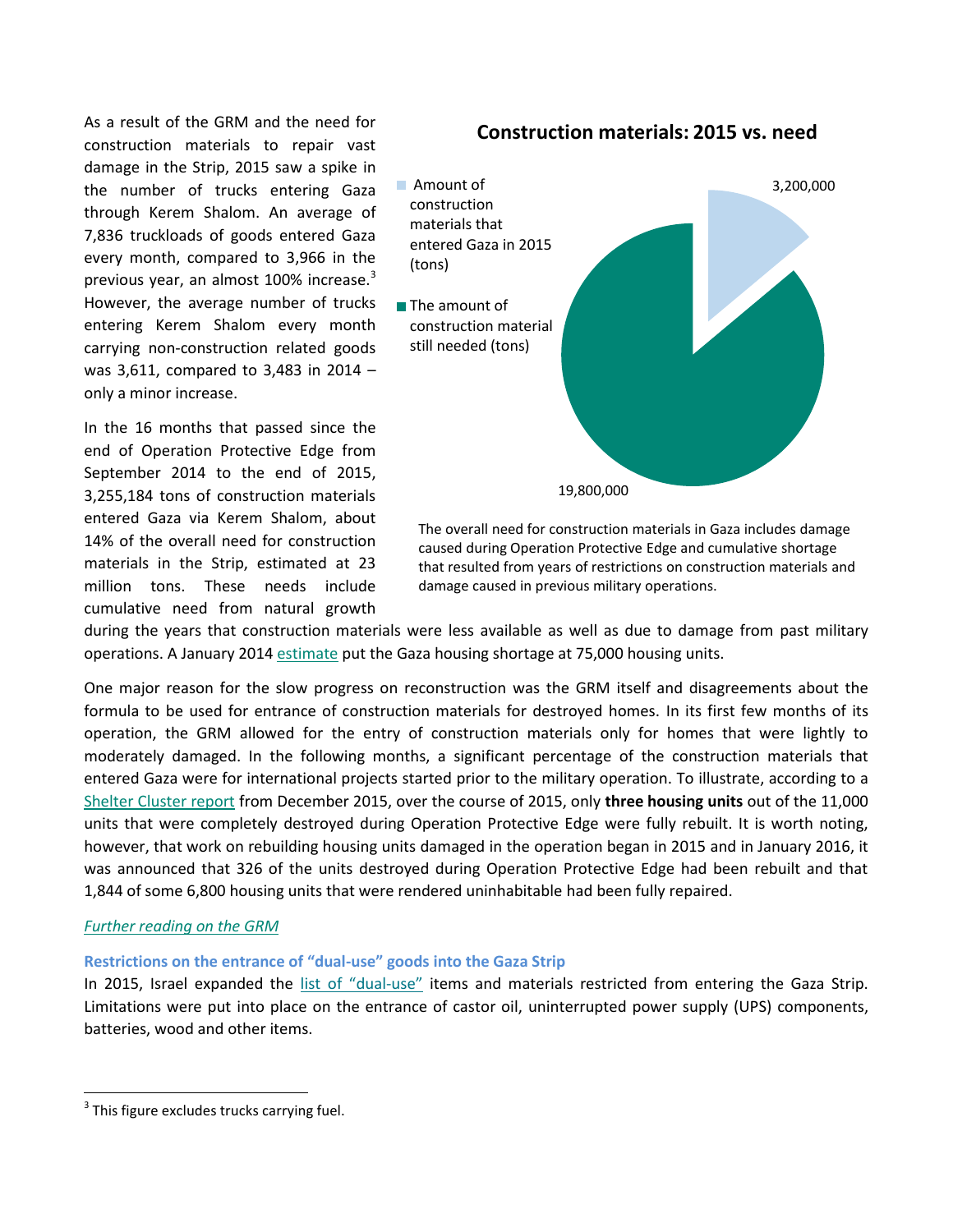In April 2015, COGAT announced that wood planks thicker than 5 cm and wider than 20/25 cm would be restricted from entering the Strip, on the claim that these could be used for building tunnels. The restrictions were tightened again in August and November and today no wood plank thicker than 1 cm and wider than 5 cm may be brought into Gaza, without rare exception. These measures have harmed Gaza's [furniture industry.](http://gisha.org/UserFiles/File/letters/Letter-to-COGAT-wood-2.11.15-en.pdf) Manufacturers in the sector spoke to Gisha about massive layoffs and significant increases in the price of wood.

In October 2015, Israel removed gravel from the dual-use list. The decision was followed by a sharp drop in the entrance of gravel for international organizations, but an increase in the entrance of gravel for the private sector.



#### *[Further reading](http://gisha.org/en-blog/2016/01/31/checking-the-dual-use-list-twice/)*

including need created by three military operations and years of chronic shortages in construction materials in the Strip, has multiplied. The GRM allows Israel extensive control over construction in Gaza, including

#### **Export and sale of goods outside Gaza**

## **The decision to allow the sale of Gaza-grown and -produced goods in the West Bank and Israel was reflected in the number of trucks departing Gaza. However, a slew of access restrictions continue to inhibit trade**

Prior to the ban on exit of goods imposed in 2007, the West Bank and Israel were Gaza's main markets - 85% of goods that exited the Strip were sold there. The November 2014 decision to [permit](http://gisha.org/updates/3671) the sale of some goods from Gaza in the West Bank, and the subsequent March 2015 decision to [permit](http://gisha.org/updates/4065) the sale of some Gaza-grown produce in Israel, raised hope among many in Gaza who had suffered for years because of Israeli-imposed restrictions on trade.

The partial re-opening of markets in the West Bank and Israel to Gaza-made and -grown goods was immediately reflected in the number of truckloads departing the Strip. While the average number of trucks exiting Gaza in